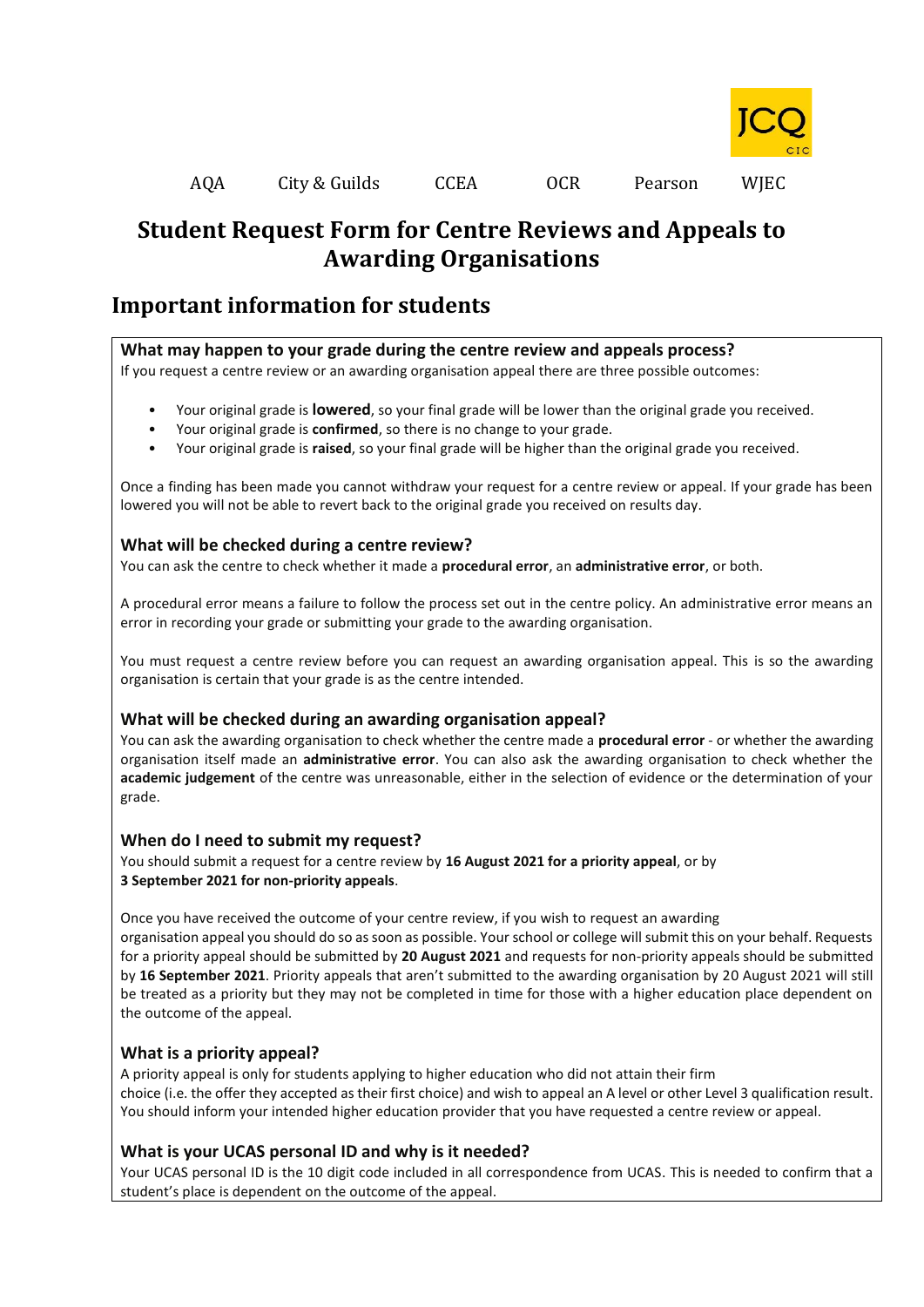## **Stage one – centre review**

## **Completed forms should be emailed to: results@cardinalnewmanschool.net**

### **A. Student request**

This section is to be completed by the student. A request for a centre review must be submitted to the centre, not the awarding organisation. A centre review must be conducted before an appeal to the awarding organisation. This is so the awarding organisation is certain that your grade is as the centre intended.

**Student Name Candidate Number** 

| <b>Centre Name</b> | <b>Centre Number</b> |  |
|--------------------|----------------------|--|
|                    |                      |  |

| Qualification title e.g. AQA GCSE English       |          |                         |  |
|-------------------------------------------------|----------|-------------------------|--|
| Language                                        |          |                         |  |
| <b>Teacher Assessed Grade issued</b>            |          |                         |  |
| Is this a priority appeal?                      | Choose   | If Yes provide your     |  |
|                                                 | an item. | <b>UCAS personal ID</b> |  |
| A priority appeal is only for students applying |          | e.g. 123-456-7890       |  |
| to higher education who did not attain their    |          |                         |  |
| firm choice and wish to appeal an A level or    |          |                         |  |
| other Level 3 qualification result.             |          |                         |  |

| <b>Grounds for centre review</b><br>Please tick one or both of the options if they apply to your request. If you don't think either apply, your centre will still conduct a<br>review for administrative and procedural errors so the awarding organisation can be certain that your grade is as the centre<br>intended. |  |                                                                                                                                    |  |  |  |
|--------------------------------------------------------------------------------------------------------------------------------------------------------------------------------------------------------------------------------------------------------------------------------------------------------------------------|--|------------------------------------------------------------------------------------------------------------------------------------|--|--|--|
| Administrative Error by the centre<br>e.g. the wrong grade/mark was recorded<br>against an item of evidence                                                                                                                                                                                                              |  | Procedural Error by the centre<br>e.g. a reasonable adjustment / access<br>arrangement was not provided for an<br>eligible student |  |  |  |

#### **Supporting evidence**

Please provide a short explanation of what you believe went wrong and how you think this has impacted your grade. There is a 5,000 character limit.

#### **Acknowledgement**

I confirm that I am requesting a centre review for the qualification named above and that I have read and understood the information provided in the 'Important information for students' section above. In submitting this review, I am aware that:

• The outcome of the review may result in my grade remaining the **same**, being **lowered** or **raised**

**\_\_\_\_\_\_\_\_\_\_\_\_\_\_\_\_\_\_\_\_\_\_ \_\_\_\_\_\_\_\_\_\_\_\_\_\_\_\_\_\_\_\_\_\_\_\_\_ \_\_\_\_\_\_\_\_\_\_\_\_\_**

• The next stage (Stage Two, the appeal to awarding organisation) may only be requested once the centre review (Stage One) has been requested and concluded.

**Student Name Student signature Date**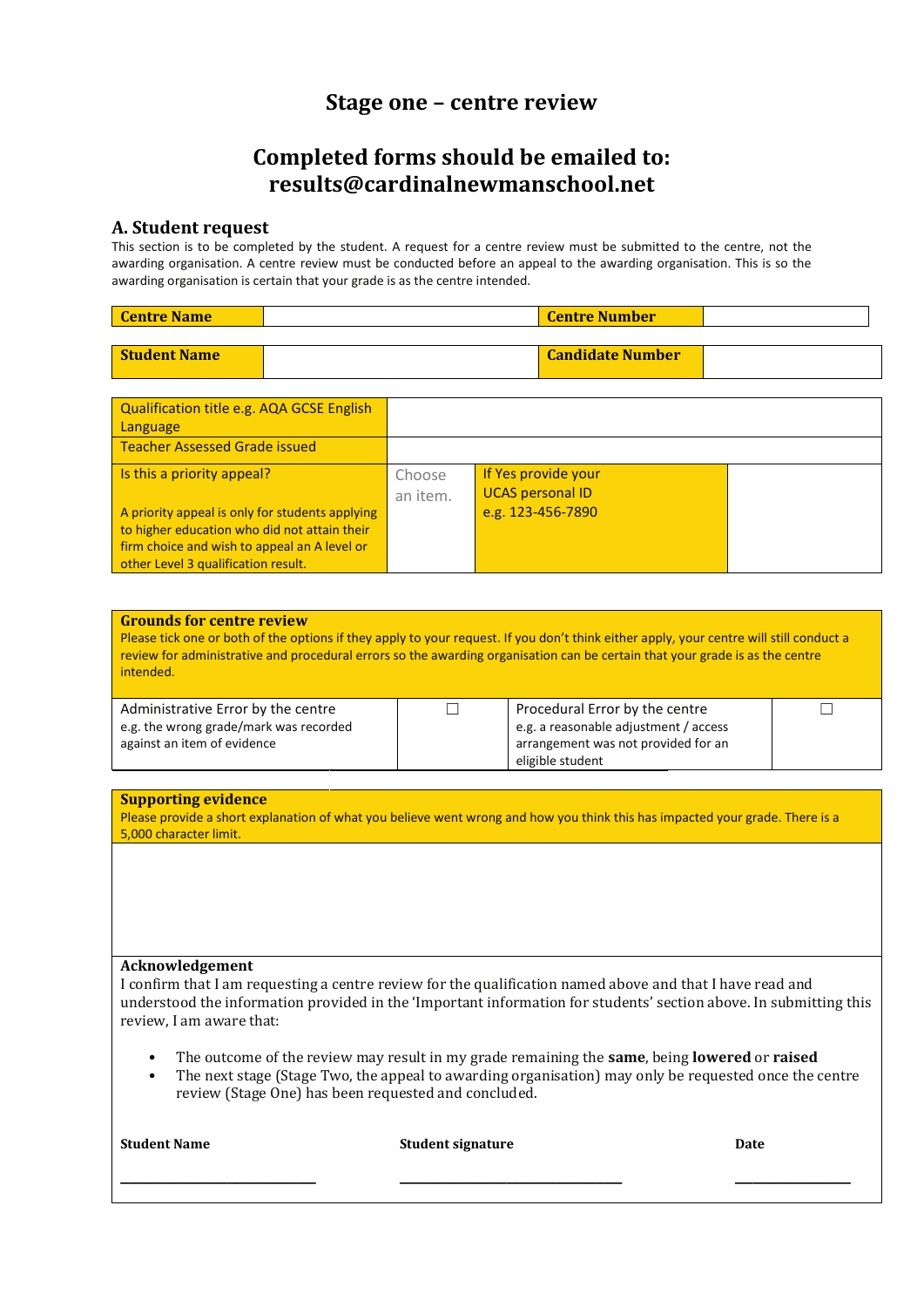## **B. Centre review outcome**

This section should be completed by the centre and shared with the student as a record of the outcome of the centre review.

| <b>Centre Review Outcome</b><br>Please tick the outcome of the review and then record the original grade and the revised grade if applicable.        |                                                                                    |            |  |                  |  |
|------------------------------------------------------------------------------------------------------------------------------------------------------|------------------------------------------------------------------------------------|------------|--|------------------|--|
| Upheld                                                                                                                                               |                                                                                    | Not upheld |  | Partially upheld |  |
|                                                                                                                                                      | Revised Teacher Assessed Grade<br>Original Teacher Assessed Grade<br>if applicable |            |  |                  |  |
| Information considered by the centre<br>Please provide a short explanation of the evidence that you have reviewed. There is a 5,000 character limit. |                                                                                    |            |  |                  |  |

### **Rationale for the outcome of the centre review** Outline the centre's findings from the centre review e.g. procedural or administrative error and if relevant, details of the error. There is a 5,000 character limit.

| <b>Authorisation and dates of next stages</b><br>when requesting a grade change. | Please complete the boxes as appropriate. Boxes 1 and 2 must be completed in every case. Boxes 3 and 4 need only be completed |
|----------------------------------------------------------------------------------|-------------------------------------------------------------------------------------------------------------------------------|
| 1. Date that the decision and<br>rationale was issued to                         | 2. Date student informed of how to                                                                                            |
| student                                                                          | proceed to stage 2<br>(appeal to awarding                                                                                     |
|                                                                                  | organisation)                                                                                                                 |
| 3. Confirmation that                                                             | 4. Date that grade                                                                                                            |
| a senior leader has                                                              | change is submitted to                                                                                                        |
| authorised any grade                                                             | awarding organisation                                                                                                         |
| change                                                                           |                                                                                                                               |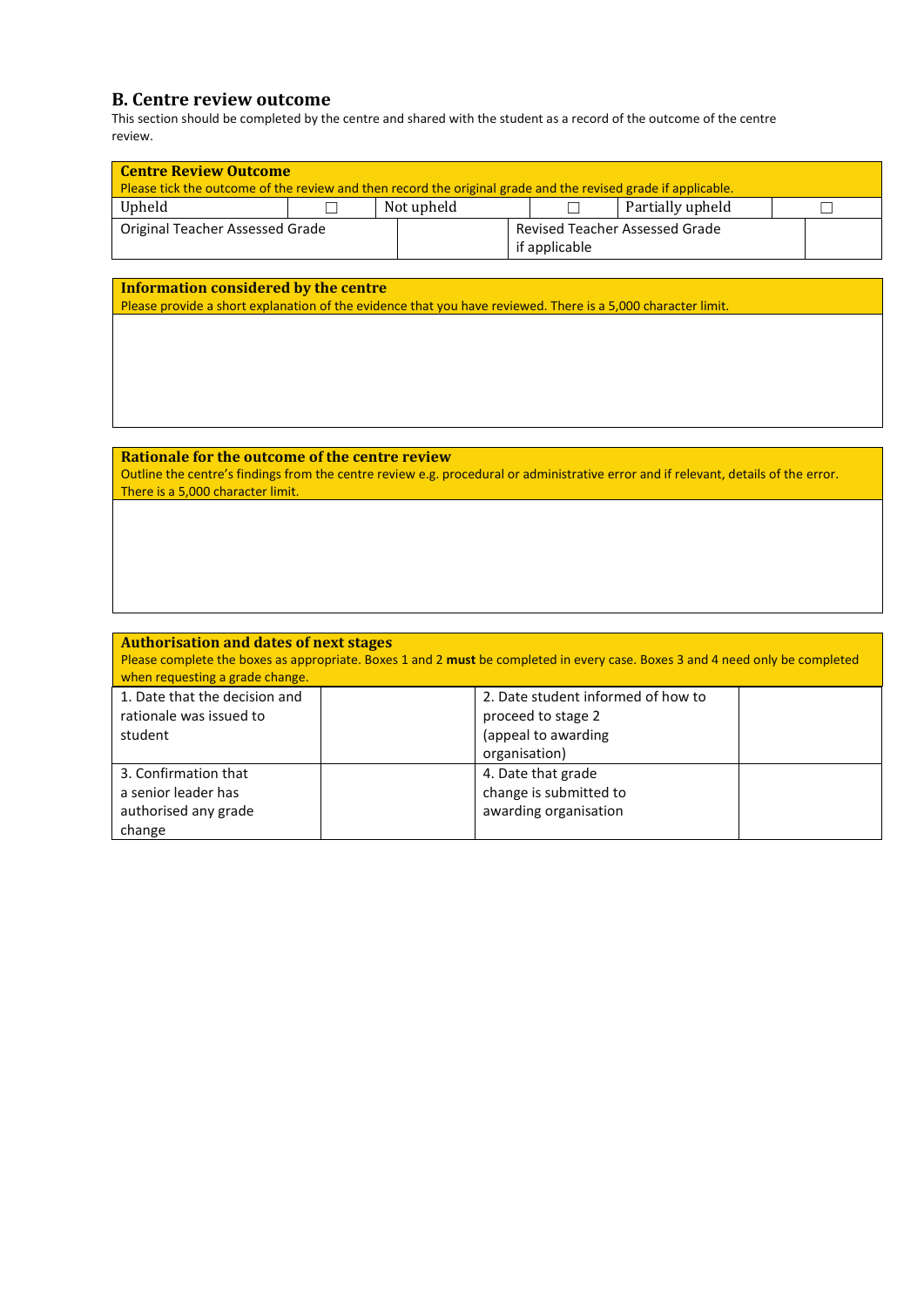## **Stage two – appeal to awarding organisation**

This section is to be completed by the student. An awarding organisation appeal must be submitted to the centre and the centre will then submit it to the awarding organisation.

| <b>Grounds for appeal</b><br>Please tick the grounds upon which you wish to appeal                |  |  |  |  |
|---------------------------------------------------------------------------------------------------|--|--|--|--|
| 1. Administrative error by the awarding organisation                                              |  |  |  |  |
| 2. Procedural issue at the centre                                                                 |  |  |  |  |
| <b>Procedural Error</b><br>a.                                                                     |  |  |  |  |
| Issues with access arrangements / reasonable adjustments and/or mitigating<br>b.<br>circumstances |  |  |  |  |
| 3. Unreasonable exercise of academic judgement                                                    |  |  |  |  |
| Selection of evidence<br>a.                                                                       |  |  |  |  |
| b.<br>Determination of Teacher Assessed Grade                                                     |  |  |  |  |

#### **Evidence to support an appeal**

Please provide a short explanation of what you believe went wrong and how you think this has impacted your grade where that relates to your chosen ground for appeal. In some cases you must provide a clear reason but it doesn't have to be lengthy. **1. Administrative error by the awarding organisation** You **must** provide a clear explanation. There is a 5,000 character limit.

**2. (a) Procedural Error**

This is when the centre made a procedural error that has not been corrected at Stage One or the centre did not conduct its review properly and consistently. If you can, please add a further explanation below or alternatively refer to the information that you have already provided above. There is a 5,000 character limit.

**2. (b) Issues with access arrangements / reasonable adjustments and/or mitigating Circumstances**

You **must** provide a clear explanation of what you believe went wrong and how you think this has impacted on your grade. There is a 5,000 character limit.

**3. (a) Selection of evidence**

You must provide a clear explanation of what you believe went wrong and how you think this has impacted on your grade. There is a 5,000 character limit.

**3. (b) Determination of the Teacher Assessed Grade** You can provide a short explanation of the reason for your appeal if you want to. There is a 5,000 character limit.